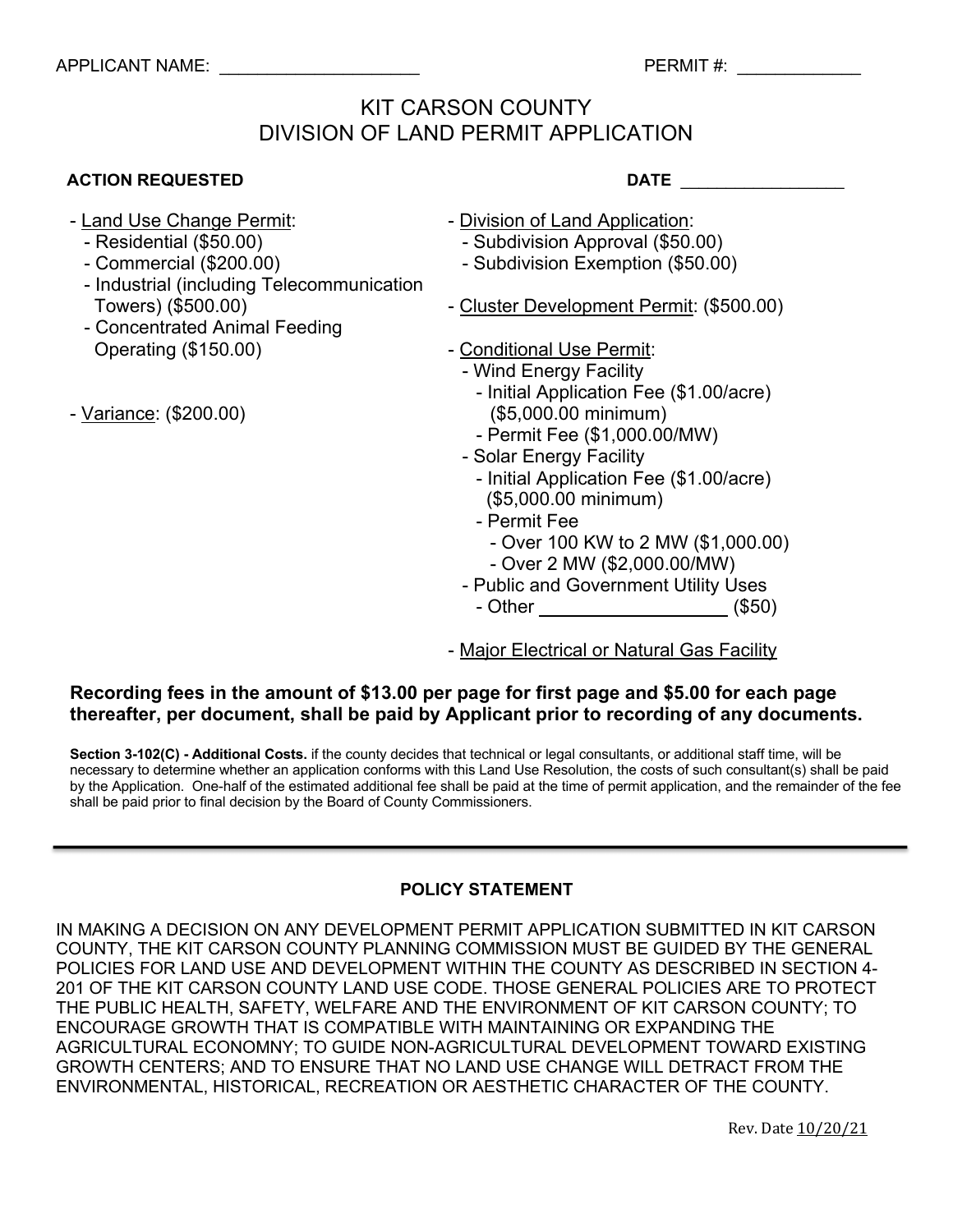# KIT CARSON COUNTY DIVISION OF LAND PERMIT APPLICATION

**DATE: \_\_\_\_\_\_\_\_\_\_\_\_\_\_**

*The division of land into two or more parcels requires plat approval or approval of an exemption plat by the Board of County Commissioners.* 

□ Subdivision Approval

□ Subdivision Exemption

### **APPLICANT**

| [FOR SUBDIVISION EXEMPTION ONLY] |                                           |                                                                                                                                                                                                                                                                                                                                                                                                               |
|----------------------------------|-------------------------------------------|---------------------------------------------------------------------------------------------------------------------------------------------------------------------------------------------------------------------------------------------------------------------------------------------------------------------------------------------------------------------------------------------------------------|
|                                  | <b>LOCATION OF SUBDIVISION/EXEMPTION:</b> | Quarter <b>Constant Construent Construent Construent Construent Construent Construent Construent Construent Constant Construent Construction Construction Construction Construction Construction Construction Construction Const</b><br>Subdivision ______________________  Block ______________  Lot __________________<br>TOTAL ACRES owned by Seller in Quarter Section of proposed Subdivision Exemption: |

### **REGISTERED LAND SURVEYOR OR ENGINEER**

| <b>NAME</b>   |  |  |
|---------------|--|--|
| <b>ADDRES</b> |  |  |
| PHONE NUMBER  |  |  |

Rev. Date  $10/20/21$